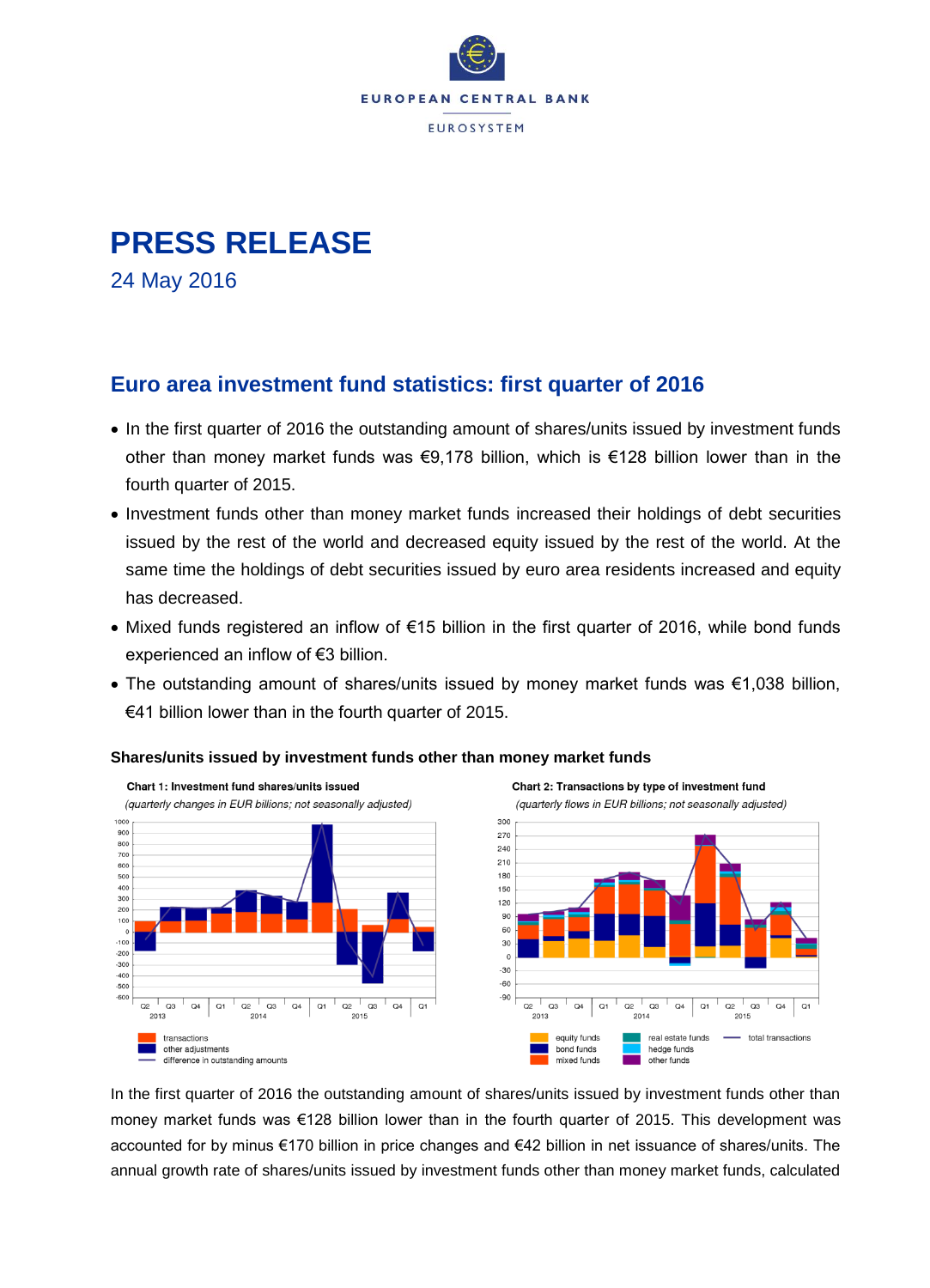on the basis of transactions, was 4.7% in the first quarter of 2016.

Within the **assets of investment funds other than money market funds**, the annual growth rate of debt securities was 3.2% in the first quarter of 2016, with transactions amounting to €11 billion during this period. In the case of equity, the corresponding annual growth rate was 3.0%, with transactions of minus €4 billion in the first quarter of 2016. For holdings of investment funds shares/units, the annual growth rate was 6.8% and transactions in the first quarter of 2016 amounted to €9 billion.

In terms of the **[type of investment fund](http://sdw.ecb.europa.eu/reports.do?node=1000003515)**, the annual growth rate of shares/units issued by bond funds was 1.1% in the first quarter of 2016. In the same period transactions in shares/units issued by bond funds amounted to €3 billion. In the case of equity funds, the corresponding annual growth rate was 3.0%, with transactions of €3 billion in the first quarter of 2016. For mixed funds, the corresponding figures were 9.6% and €15 billion.



#### **Investment funds' net purchases of debt securities and equity by issuer sector**



In terms of **[holdings by issuing sector](http://sdw.ecb.europa.eu/reports.do?node=1000003528)**, the annual growth rate of debt securities issued by the general government was -3.1% in the first quarter of 2016. In the same period this amounted to a net purchase of minus €21 billion of debt securities issued by the general government. In the case of debt securities issued by non-financial corporations, the annual growth rate was 3.8% in the first quarter of 2016. In the same period this amounted to a net purchase of €4 billion of debt securities issued by non-financial corporations. For debt securities issued by the rest of the world, the corresponding figures were 9.5% and €39 billion.

**European Central Bank** Directorate General Communications Global Media Relations Division, Sonnemannstrasse 20, 60314 Frankfurt am Main, Germany Tel.: +49 69 1344 7455, e-mail: [media@ecb.europa.eu,](mailto:media@ecb.europa.eu) website[: www.ecb.europa.eu](http://www.ecb.europa.eu/) The outstanding amount of shares/units issued by **money market funds** was €41 billion lower than in the fourth quarter of 2015. This development was accounted for by €11 billion in net redemptions of shares/units and minus €30 billion in other changes. The annual growth rate of shares/units issued by money market funds, calculated on the basis of transactions, was 2.2% in the first quarter of 2016.

**Reproduction is permitted provided that the source is acknowledged.**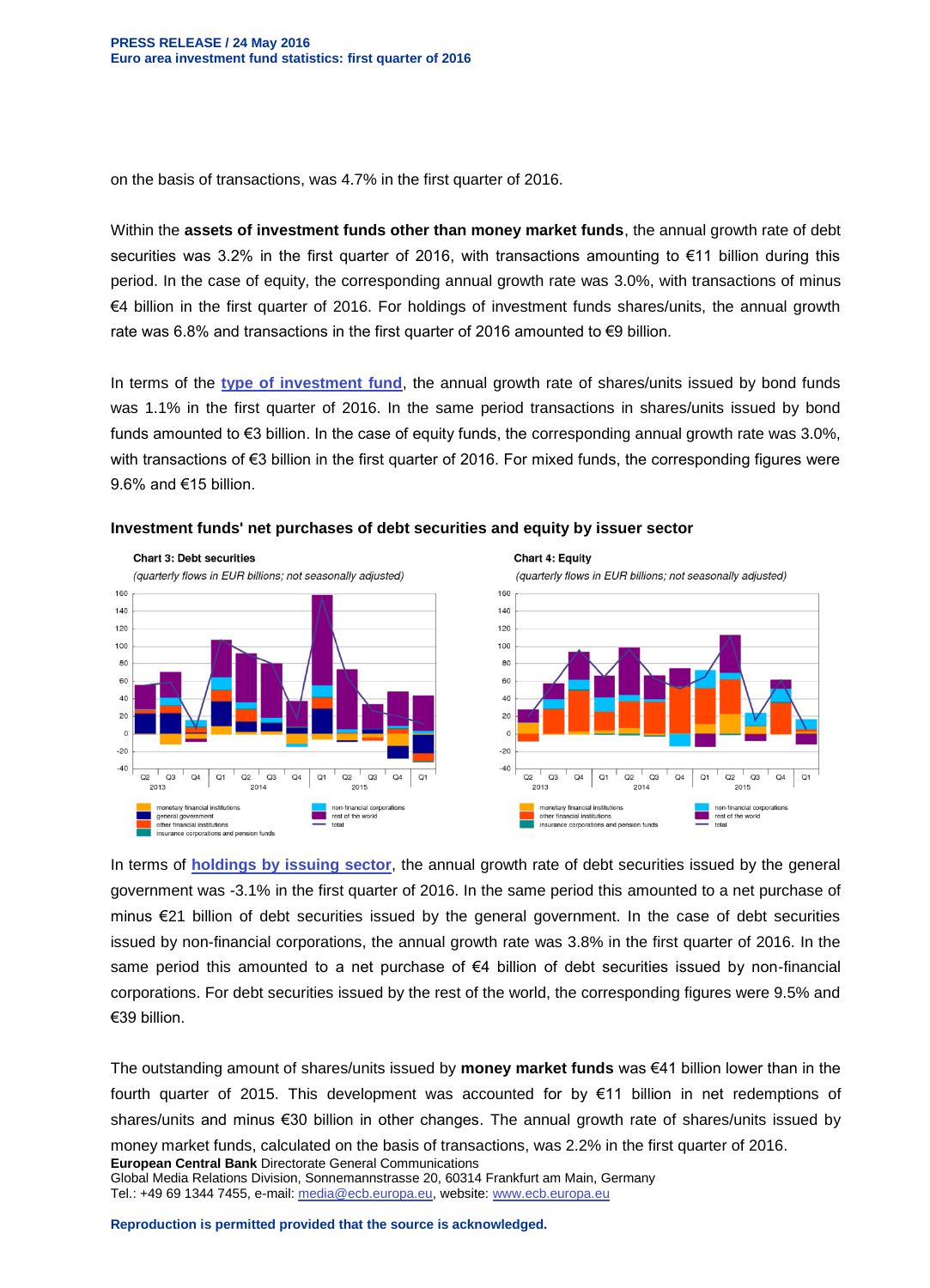Within the **assets of money market funds**, the annual growth rate of debt securities holdings was 2.7% in the first quarter of 2016, with transactions amounting to minus €6 billion, of which €18 billion related to debt securities issued by euro area residents. For deposits and loan claims, the annual growth rate was -4.5% and transactions during the first quarter of 2016 equalled minus €6 billion.

#### **For media queries, please contact Eszter Miltényi-Torstensson, tel.: +49 69 1344 8034.**

#### **Notes:**

- *Euro area-wide reporting under Regulation ECB/2013/38 of 18 October 2013 concerning statistics on the assets and liabilities of investment funds, also taking into account other changes to the statistical reporting framework and practices in several euro area countries, starting from the December 2014 reference period.*
- *Money market funds are presented separately in this press release since they are classified in the monetary financial institutions sector within the European statistical framework. Data for money market funds are collected under Regulation ECB/2013/33 concerning the balance sheet of the monetary financial institutions sector.*
- *Further predefined tables, statistical data including data at a monthly frequency, methodological notes, as well as the advance release calendar, are available in the 'Statistics' section of the ECB's website under [Investment fund statistics](http://www.ecb.europa.eu/stats/money/funds/html/index.en.html) and [The balance sheets of monetary financial institutions.](http://www.ecb.europa.eu/stats/money/aggregates/bsheets/html/index.en.html)*